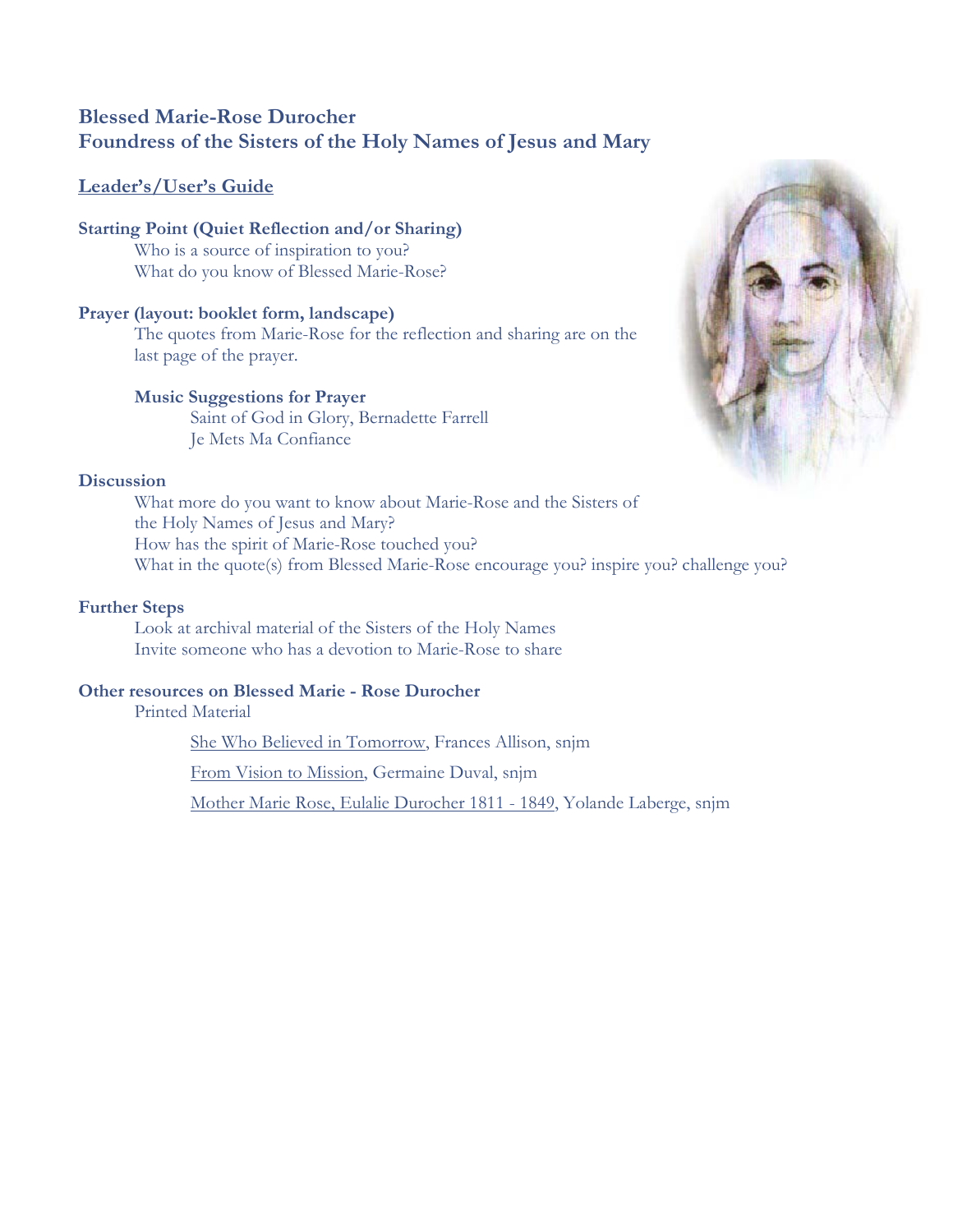*In the heart of this marvelous woman burned a fire of love which spread, and has not ceased to give light and warmth to many corners of the universe. Hermance Baril, snjm*

### Leader: Spark of God, Spirit of Life!

We remember and celebrate your dwelling within Blessed Marie-Rose and within the hearts of each person gathered here.

All: Divine Fire, never waver in your faithful presence with us as you were present to Blessed Marie-Rose. Amid the seasons of life, be our inner illumination. *pause for prayer* All: Ever present Light, may the spark of your inspiration be always with us; in every movement of our lives, lead and guide us as you did Blessed Marie Rose. *pause for prayer* **All:** Spirit of God, may your fiery presence give us passion for what is vital and deserving of our enthusiasm. *pause for prayer* All: Blazing Love, may the radiant glow of your compassion fill us as it did Blessed Marie-Rose, with awareness, kindness and understanding. *pause for prayer*

All: We praise you, Shining Spark of Life, for the vision and mission of Blessed Marie-Rose. We ask you for the grace to carry her fire amid the cares and questions of our times. Amen.

#### **Reading** *Blessed Marie-Rose Durocher, Prophet-Mystic-Christian Leader*

Marie-Rose's penetrating, far-reaching vision for the future; her precise perception of the signs of the times in seeing the need for education, especially for the poor; her unswerving belief in the mission of the Church and in the Congregation she was asked to found; these were her greatest gifts from God. These were the gifts she in turn used so fully and with such dynamism for the building up of the people of God in her time, in her part of the universal Church, in her corner of the world community.

In fulfilling her personal mission she had choices to make. To her it was evident that she should teach children. If she were to encourage others to learn to teach and inspire others to continue the work which would perpetuate the educating she had begun, then she could give her gifts to the world, then she could help untold thousands to become more fully human, more in love with their God. This was her choice: to give to God's people in many lands, and throughout these many years.

*Marian Christensen, snjm* 

#### **Blessed Marie Rose – Gospel Woman**

Blessed is she whose poverty freed her to risk much before insurmountable obstacles, for now she is proclaimed a Gospel Woman.

Blessed is she whose gentleness was empowered by vision, for she birthed a great community as inheritance.

Blessed is she who mourned the plight of the poor and the injustices of her society, for her followers rejoice in her spirit.

Blessed is she who hungered and thirsted for the liberation of women through education, for she believed in their potential to transform family life.

Blessed is she whose solidarity with the needy was merciful and kind, for mercy was her legacy.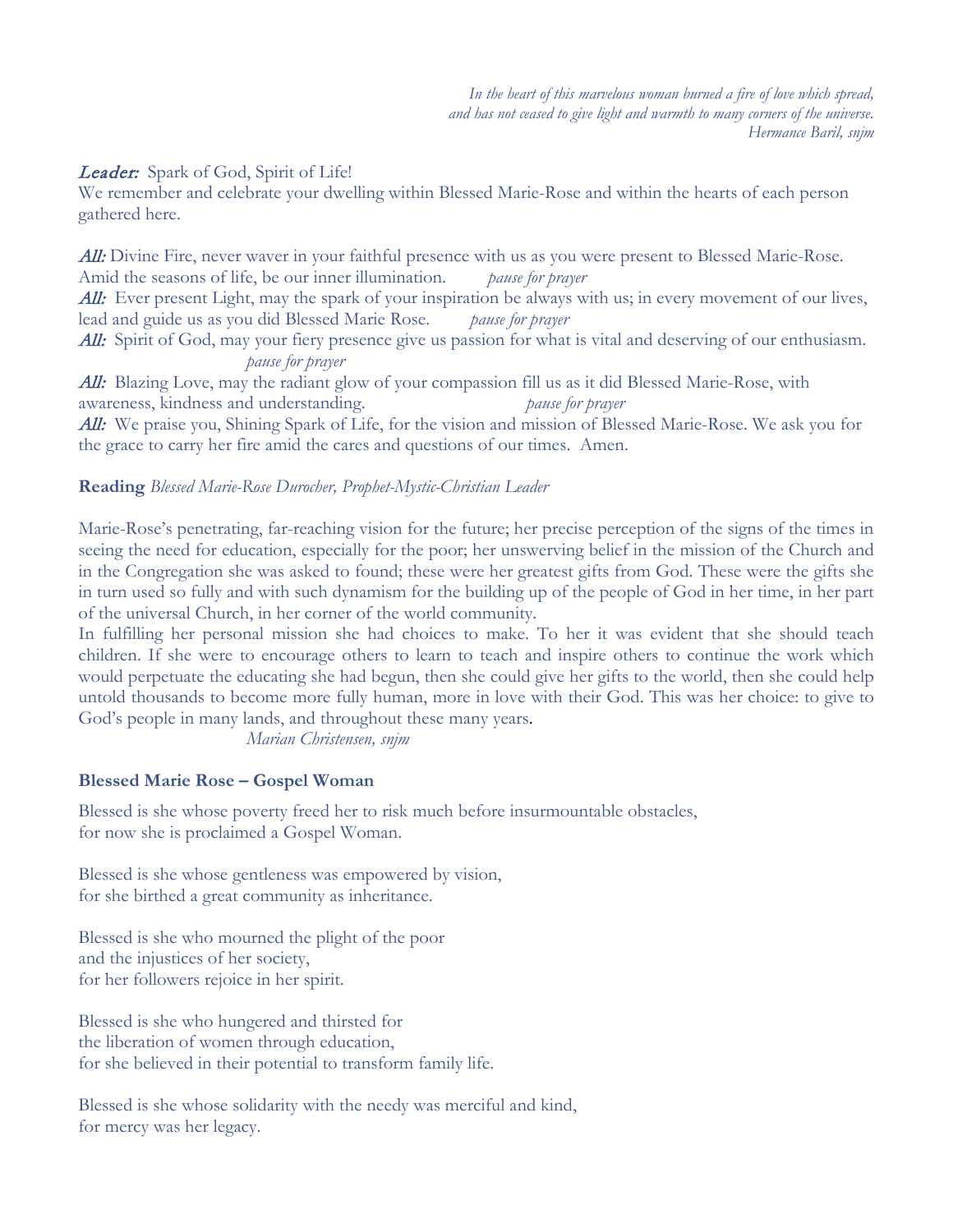Blessed is she who was pure of heart, for she was able to discern God's will for her nascent community.

Blessed is she whose sense of peace flowed from her universal love, for she inspired unity in the Congregation.

Blessed is she who suffered persecution from the Church and society for her reward is great in heaven.

> *Maureen Hussey, snjm Antoinette Janisse, snjm*

#### **Reflection and/or sharing**

What in the life of Marie-Rose inspires you? What words of Marie-Rose speak to you?

#### **Poetic Response**

You took the Good News outside Custom's boundaries... and when onlookers said: I hope they know what they are doing, It wasn't easy...

As I go moment by moment toward what will come, I watch your portrait which follows me with the Legacy we both inherit, the heirloom words:

> *Those who live in me and my words live in them can ask for anything*.

#### *Bernadette Carlson, snjm*

#### Leader:Spark of God, Spirit of Life!

We remember and celebrate your dwelling within Blessed Marie Rose and within the hearts of each person gathered here.

All: Eternal Joy, may the dancing flames of your joy be reflected in our happiness and in the many ways we delight in life in the spirit of Blessed Marie Rose.

Purifying Flame, may your refining fire transform us as we experience life's sorrow, pain and discouragement.

Radiant Presence, may your steady flame of unconditional love kindle our faithful and enduring relationships.

Luminous One, as you breathed love into Blessed Marie Rose, you breathed love into each one of us at our birthing and your love will be with us always. AMEN